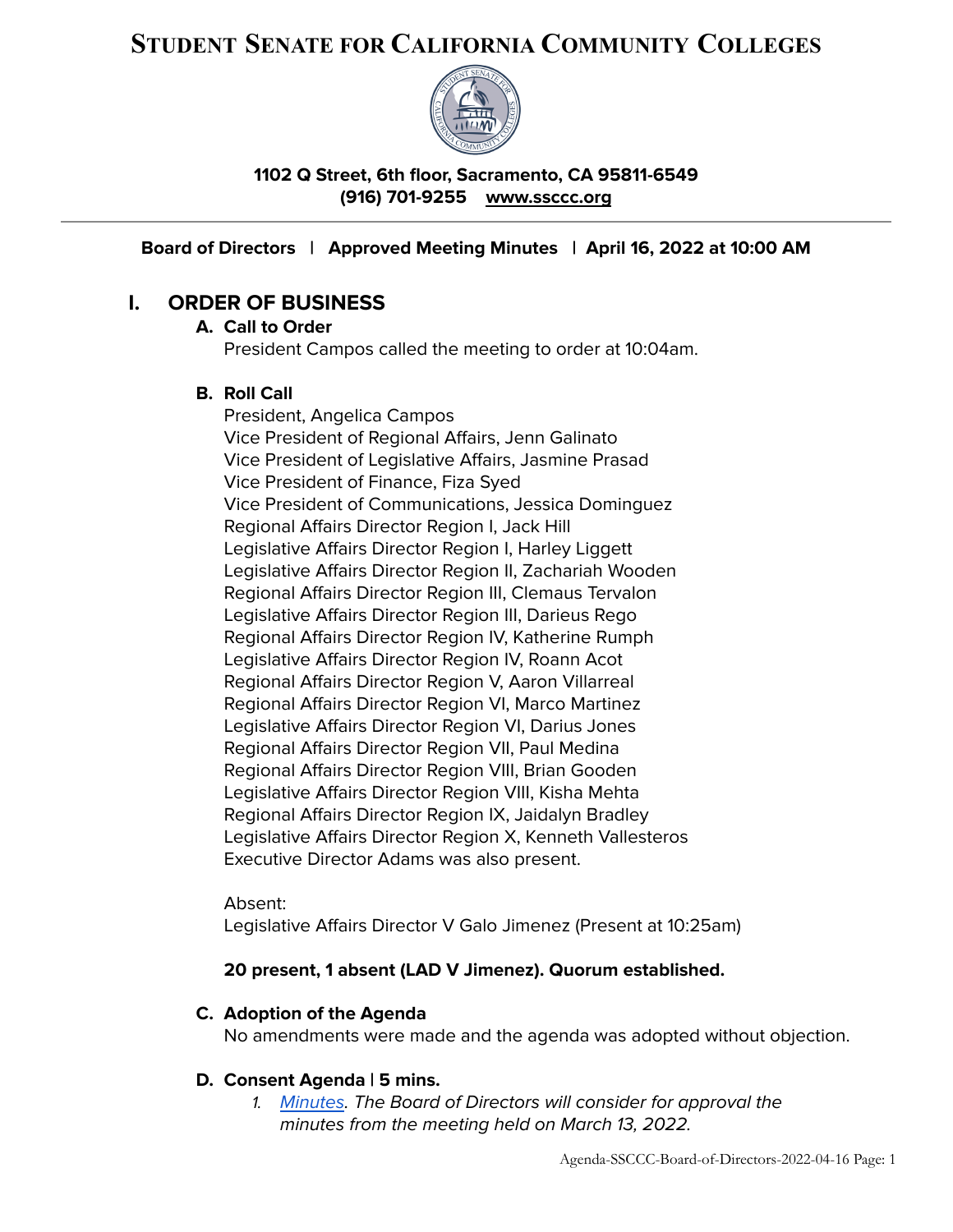2. Student Body [Association](https://docs.google.com/document/d/1-vUu6V5bTThj8h11Vx81spNe1ZjhgnyebGi-b-4AsJU/edit?usp=sharing) Webinar Series. The Board of Directors will consider for approval a webinar series on how to engage SBAs.

#### **The consent agenda was adopted without objection.**

#### **E. Public Comment**

Public comment was heard.

# **II. SPECIAL ORDERS**

#### **A. Oath of [Office](https://docs.google.com/document/d/1aUPbVys15lXkf4qFNs4nmLkne2lZ2urbDrcdUNHjl0s/edit?usp=sharing)**

President Campos performed the swearing in ceremony for all newly elected Directors.

## **B. Community [Agreements](https://docs.google.com/document/d/1tZihPFZE0EWlTJuzSxx4gW-NjUkwUQpLqHWdIXurs10/edit?usp=sharing)**

President Campos reminded the Board of Directors of the SSCCC approved Community Agreements.

# **C. Chancellor's Office Report**

No report provided.

## **D. Executive Committee Report**

VPC Dominguez briefly updated members on the work and discussions of the Executive Committee. She noted the recent discussions surrounding the Vice President vacancy.

## **E. [Executive](https://drive.google.com/file/d/1-j3C7xjTQAEXAKwth8x-Lx9LdyPDctbc/view?usp=sharing) Director Report**

Executive Director Adams highlighted key information from her written report including the continued efforts to fill the Marketing and Communications Coordinator position and drafting the investment policy.

## **F. California Community College Board of Governors Report**

BoG member Tarasova congratulated members on a successful General Assembly event and shared updates on the recent work of the Board of Governors. Members were encouraged to attend the upcoming Board of Governors learning session on April 25, 2022, from 9 to 11 am.

## **G. Academic Senate for California Community College (ASCCC)**

ASCCC Liaison Michelle Bean Velasquez updated members on the recent work and discussions of the ASCCC. She noted the recent plenary session was a success and thanked students for their participation. Members were invited to attend upcoming ASCCC events including the Academic Freedom and Equity Webinar on April 25, Trauma Informed Practices Webinar on April 22, and the Cal OER Conference August 3 - 5.

## **H. FACCC Liaison**

FACCC President Wendy Brill-Wynkoop updated members on the recent work of FACCC including co-sponsoring AB 2315 (Arambula) on preferred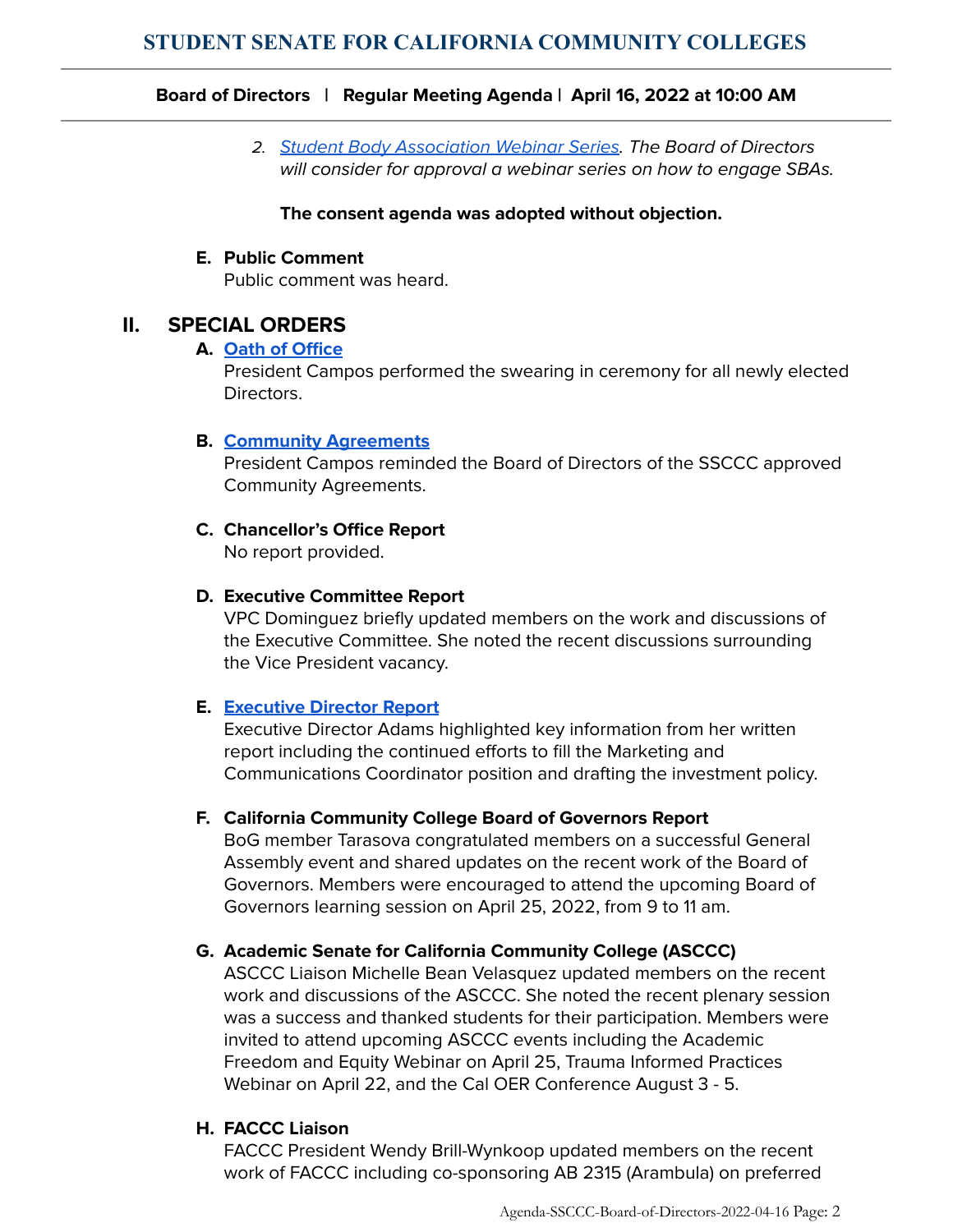names and pronouns. She noted that FACCC recently took a stance of opposition on AB 1705 (Irwin) and shared FACCC's concerns about the bill. The bill addresses placement of students into transfer level math and English courses and noted their concern is that the current bill language eliminates students' ability to choose to take a remedial courses.

## **I. CCCSAA Report**

No report provided.

# **III. BUSINESS**

## **A. Title 5 Changes to the Associate Degree**

Chancellor's Office Dean Raul Arambula and Faculty member Randy Beach presented amendments to clarify existing language in Title 5 Article 6 regarding the creation of associate degrees, general education standards, and student requirements for completing and being awarded associate degrees. Members were asked to provide feedback using a survey link. The first reading of the proposed changes will take place at the July Board of Governors meeting.

## **B. Vice President Position**

President Campos informed members of the recent Executive Committee discussion to fill the Vice President position vacancy. The Executive Committee was split in the decision to fill the position and instead forwarded the VP vacancy to the Board of Directors for further discussion.

**Moved, seconded (RAD VII Medina) to fill the position of Vice President. Objection VPRA Galinato. Yes - 13, No - 6 (LAD X Vallesteros, LAD VIII Mehta, RAD IV Rumph, VPRA Galinato, LAD IV Acot, VPLA Prasad), NVR - 1 (VPC Dominguez). The motion passed.**

**Moved, seconded (LAD III Rego) to move the question. Objection from VPLA Prasad. Yes - 10, No - 9 (RAD VII Medina, RAD IX Bradley, LAD II Wooden, RAD I Hill, RAD V Villarreal, VPLA Prasad, VPRA Galinato, LAD IV Acot, RAD IV Rumph), NVR - 1 (LAD X Vallesteros). Motion requires ⅔ vote. The motion failed.**

President Campos forwarded RAD I Hill to the Executive Committee as a nominee for the position and again to the Board of Directors. RAD I accepted a nomination for the position of Vice President.

The floor was opened for additional nominees. Moved, seconded (LAD II Wooden) to nominate RAD VI Martinez for the position of Vice President. RAD VI Martinez accepted the nomination.

Members were asked to submit questions for the candidates. Candidates provided candidate statements and answered questions in alphabetical order before proceeding to the vote.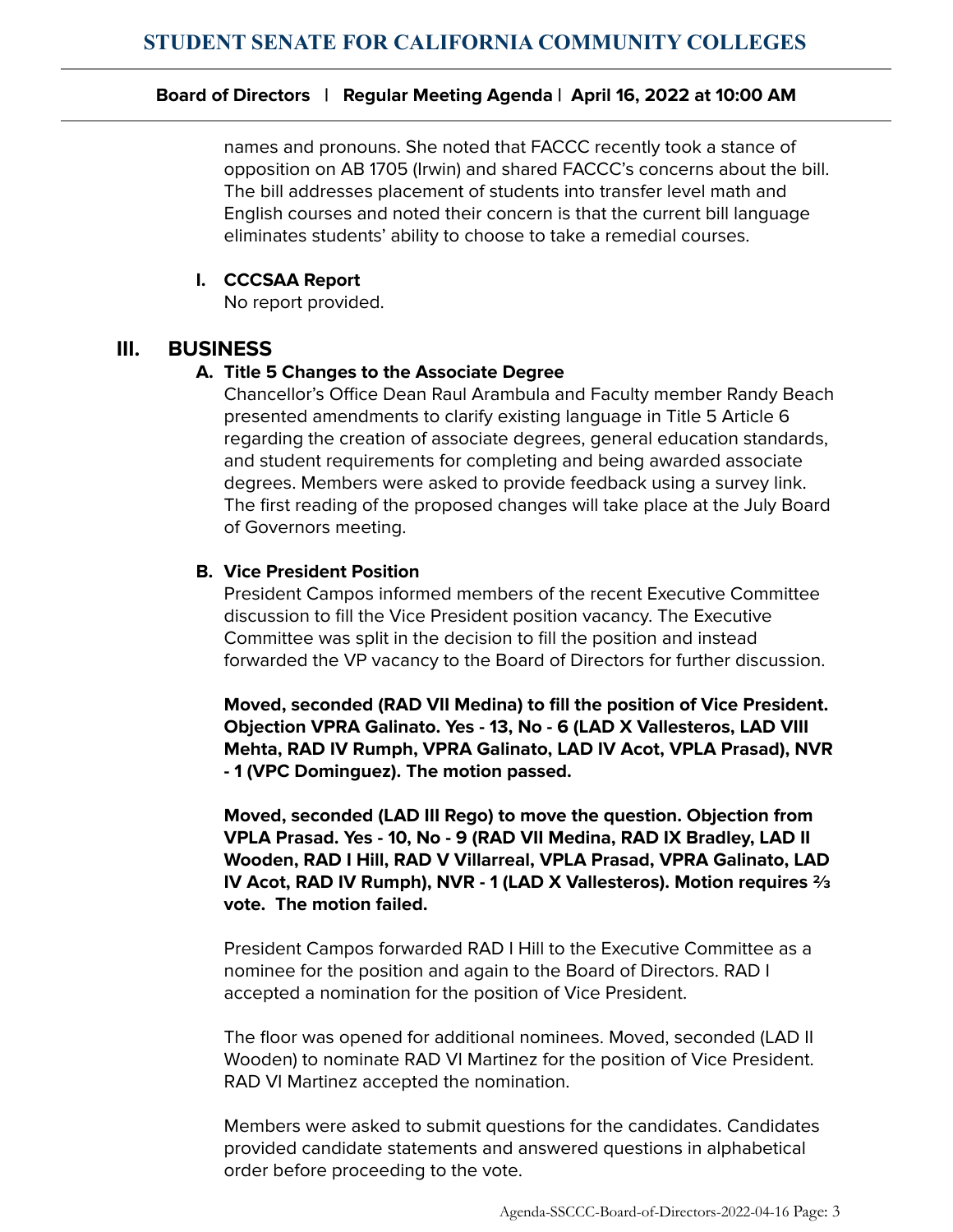**With 10 votes for RAD I Hill and 9 votes for RAD VI Martinez, Jack Hill was elected as Vice President for the remainder of the term.**

RAD Region I Hill VPF Syed VPC Dominquez LAD Region I Liggett RAD Region I Hill RAD Region III Tervalon LAD Region Rego LAD Region VI Jones RAD Region VII Medina RAD Region VIII Gooden RAD Region IX Bradley

RAD Region VI Martinez VPLA Prasad LAD Region II Wooden RAD Region IV Rumph LAD Region IV Aquino RAD Region V Villarreal LAD Region V Jimenez RAD Region VI Martinez LAD Region VIII Mehta LAD Region X Vallesteros

#### **Without objection, the meeting was recessed from 12:15 -12:30pm.**

#### **C. Executive Director and Board Evaluations**

HR Consultant Jenine Jenkins provided an overview of the process that will guide the evaluation of the SSCCC Executive Director. Jenine urged members to utilize the Executive Director job description and the monthly Executive Director reports when completing the review. Remembering to set goals using the SMART goals framework.

Members were reminded to be mindful of personal feelings and biases during the evaluation process and only evaluate work performance. President Campos requested the evaluation form settings be changed to only allow for one response per member. The Executive Director evaluation form will be provided via email and is due to Jenine Jenkins on May 6.

ED Adams noted that the board evaluation form will be in a similar format as the Executive Director evaluation form. The results of the board evaluation will be reviewed at the June Board of Directors meeting when incoming and outgoing members are present.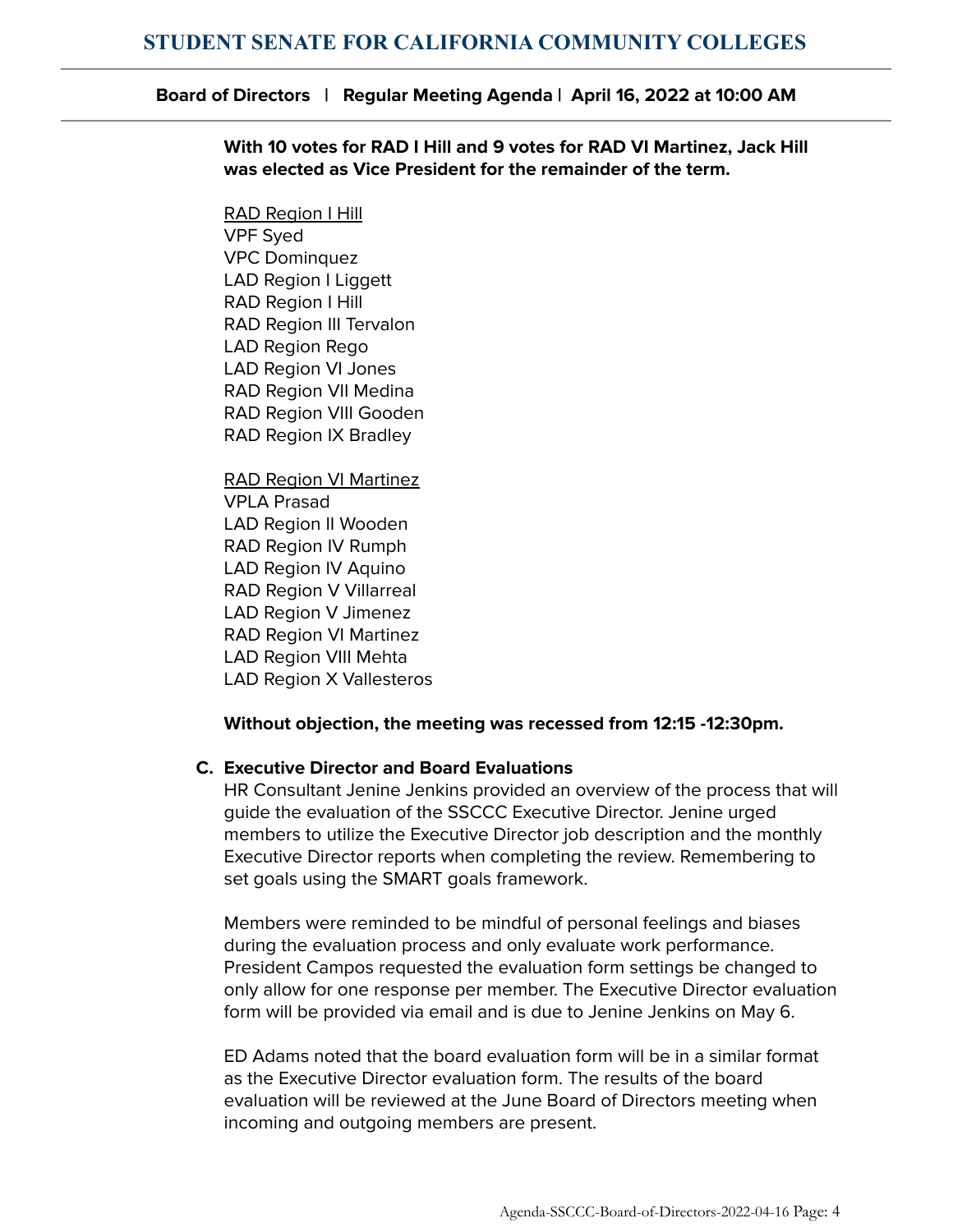## **D. Budget [Performance](https://docs.google.com/spreadsheets/d/1qyyE8-sVe95Ly9R4zdppUDT53z2a8HbKk7S0irtC5Oc/edit?usp=sharing) and 2022 - 23 Budget**

Executive Director Adams and VPF Syed reviewed the current budget performance and presented the 2022 - 23 proposed budget. Each line item was reviewed and changes were highlighted.

**Moved, seconded (VPC Dominguez) no objections, to approve the SSCCC 2022-23 budget. Yes - 17, No - 0, NVR - 3 (LAD VIII Mehta, LAD IV Acot, and LAD I Liggett). The motion passed.**

#### **E. [Investment](https://docs.google.com/document/d/1qje2VXKapKGhE5DPtm7mdNSRiIvxfhDjWvJRHfvdxAg/edit?usp=sharing) Policy**

Executive Director Adams provided a high level overview of the SSCCC Investment Policy.

**Moved, seconded (RAD III Tervalon) to approve the SSCCC Investment Policy. Without objection, the motion passed.**

**Moved, seconded (RAD III Tervalon) no objections, to invest \$1,000,000 as recommended by the investment manager with \$750,000 in long-term investments and \$250,000 in short-term investments. Yes - 15, No - 4 (VPRA Galinato, VPLA Prasad, LAD III Rego, RAD IX Bradley), NVR - 1 (LAD VIII Mehta). The motion passed.**

## **F. Staff Position - [Associate](https://docs.google.com/document/d/1PwTHucY4b_5gBpM3g3WDHQ0GfRs1wmyZ_GfujrT7kqU/edit?usp=sharing) Director**

Executive Director Adams reviewed the Associate Director position description. Members were reminded the Board of Directors only approves the position, not the position description.

## **Moved, seconded (LAD III) to approve the position of Associate Director. Without objection, the motion passed.**

## **G. [Legislative](https://drive.google.com/drive/folders/1rtTMSyW2ETTGMpM4g5eLValQA3Fy8vgq) Update**

VPLA Prasad updated members on legislative activities and reviewed the bill stances forwarded by the Legislative Affairs Committee.

Stances:

AB 1232 (McCarty) CCC nonresident tuition fees: English as a second language courses - High Support

AB 1467 - (Cervantes) Sexual Assault Counselors - High Support AB 1964 (Fong) C-ID Course Descriptor for Ethnic Students - High Support AB 2315 (Low) Name and Gender Identification - High Support

AB 2482 (Calderon) Pilot Program - Wellness Products in Vending Machines - High Support

AB 2815 (Berman) Drop off ballot location - High Support AB 2881 (Berman) Priority registration for student parents - Co-sponsorship SB 851 (Portantino) Independent Institutions of Higher Educaiton Public Funding - Oppose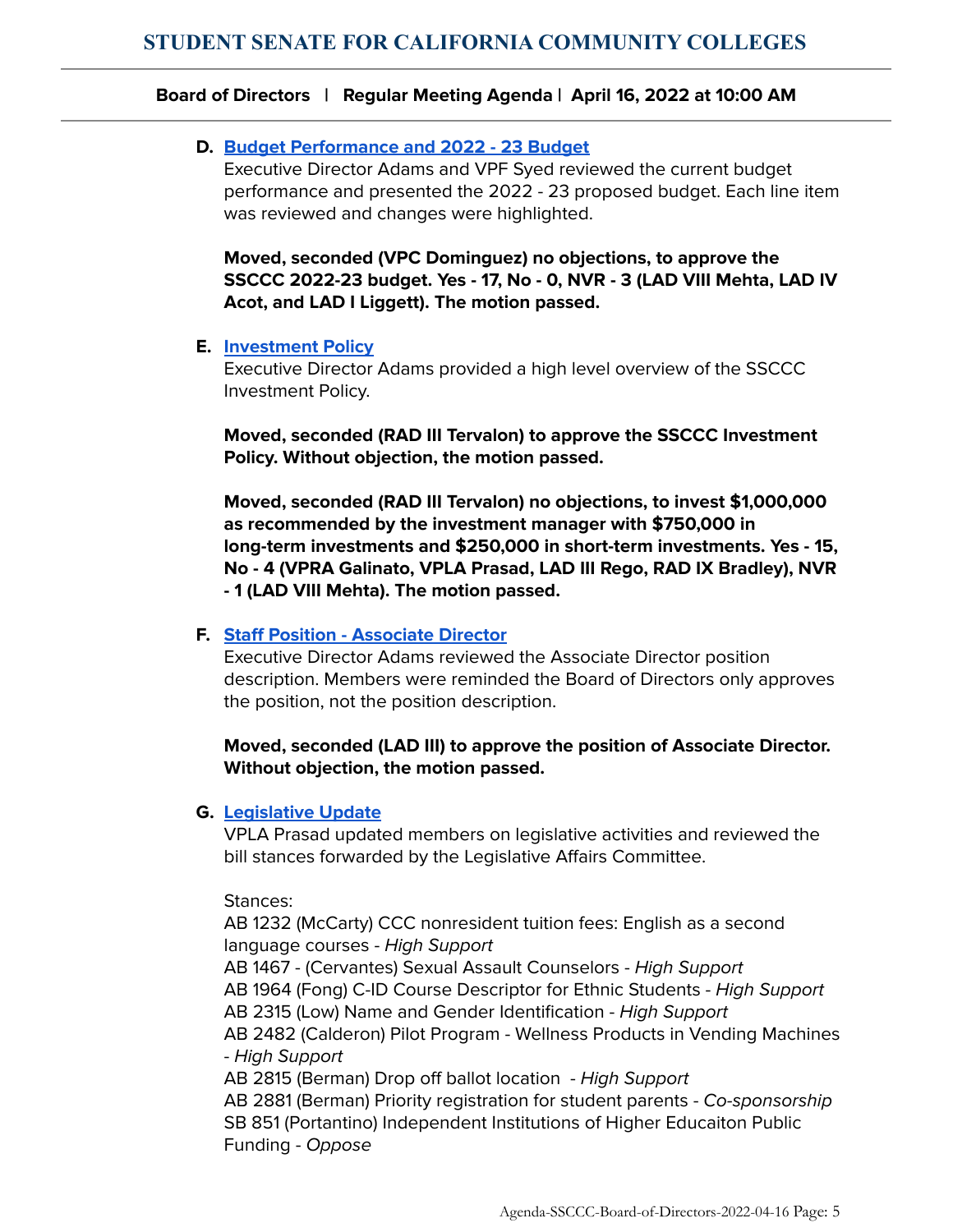**Moved, seconded (LAD I Liggett) to approve the recommended legislative stances as presented. Without objection, the motion passed.**

#### **H. General Assembly Debrief**

Members were asked to send any feedback from the General Assembly to Executive Directors Adams or complete the survey that was sent to all attendees.

Due to time constraints, Items I - L were postponed until the May Board of Directors meeting.

**I. Third [Quarter](https://docs.google.com/spreadsheets/d/1leUFsW0eNPGRuR0RFzzamcblwosr6v38EaAyVXhprhE/edit?usp=sharing) Work Plan and [Resolution](https://docs.google.com/document/d/1wTxMdyRPPhfdK1MH8_gyMv9GZLJqkqYtUFJs7_dLNpU/edit?usp=sharing) Status** Postponed until the May Board of Directors meeting.

#### **J. [Scholarship](https://docs.google.com/document/d/1xyY8oaMR8lR3wMBioqtw9ql0xs20__Kj0IVcdn1ECjQ/edit?usp=sharing) Rubric**

Postponed until the May Board of Directors meeting.

#### **K. Region Activation Update**

Postponed until the May Board of Directors meeting.

#### **L. Regional Summit Debrief**

Postponed until the May Board of Directors meeting.

#### **IV. REPORTS**

#### **A. Executive Officer Reports | Additional Oral Reports**

- a. [President](https://drive.google.com/file/d/1pnhP86ztigKQSomVRuWW6iIZrf_tyMfX/view?usp=sharing)
- b. Vice President
- c. Vice [President](https://drive.google.com/file/d/19QQqg07jug5w9SDpWWVAPR4VQ_y70VXd/view?usp=sharing) of Regional Affairs
- d. Vice President of [Legislative](https://drive.google.com/file/d/1H6dll9sZL7PmM8kQQqHiiJOUim6yYtjQ/view?usp=sharing) Affairs
- e. Vice [President](https://drive.google.com/file/d/1Ljt244Xv2rJbyym4ILlUAIiLtgxz2IlM/view?usp=sharing) of Finance
- f. Vice President of [Communications](https://drive.google.com/file/d/1C7nijW1AolmmEjkrK_0jTJh9nrtuT3lr/view?usp=sharing)

# **B. RAD Region Reports | Additional Oral Reports [Submitted Reports: Y] [Not Submitted: N] [Vacant: V]**

| RI RII |             | RIII RIV RV RVI RVII RVIII RIX RX |   |  |
|--------|-------------|-----------------------------------|---|--|
|        | $\mathbf N$ |                                   | N |  |

## **C. LAD Region Reports | Additional Oral Reports [Submitted Reports: Y] [Not Submitted: N] [Vacant: V]**

|  |  | RIRIRI RII RIV RV RVI RVII RVIII RIX RX                   |  |  |
|--|--|-----------------------------------------------------------|--|--|
|  |  | N   <u>Y</u>   <u>Y</u>   N   <u>Y</u>   V   <u>Y</u>   V |  |  |

Agenda-SSCCC-Board-of-Directors-2022-04-16 Page: 6